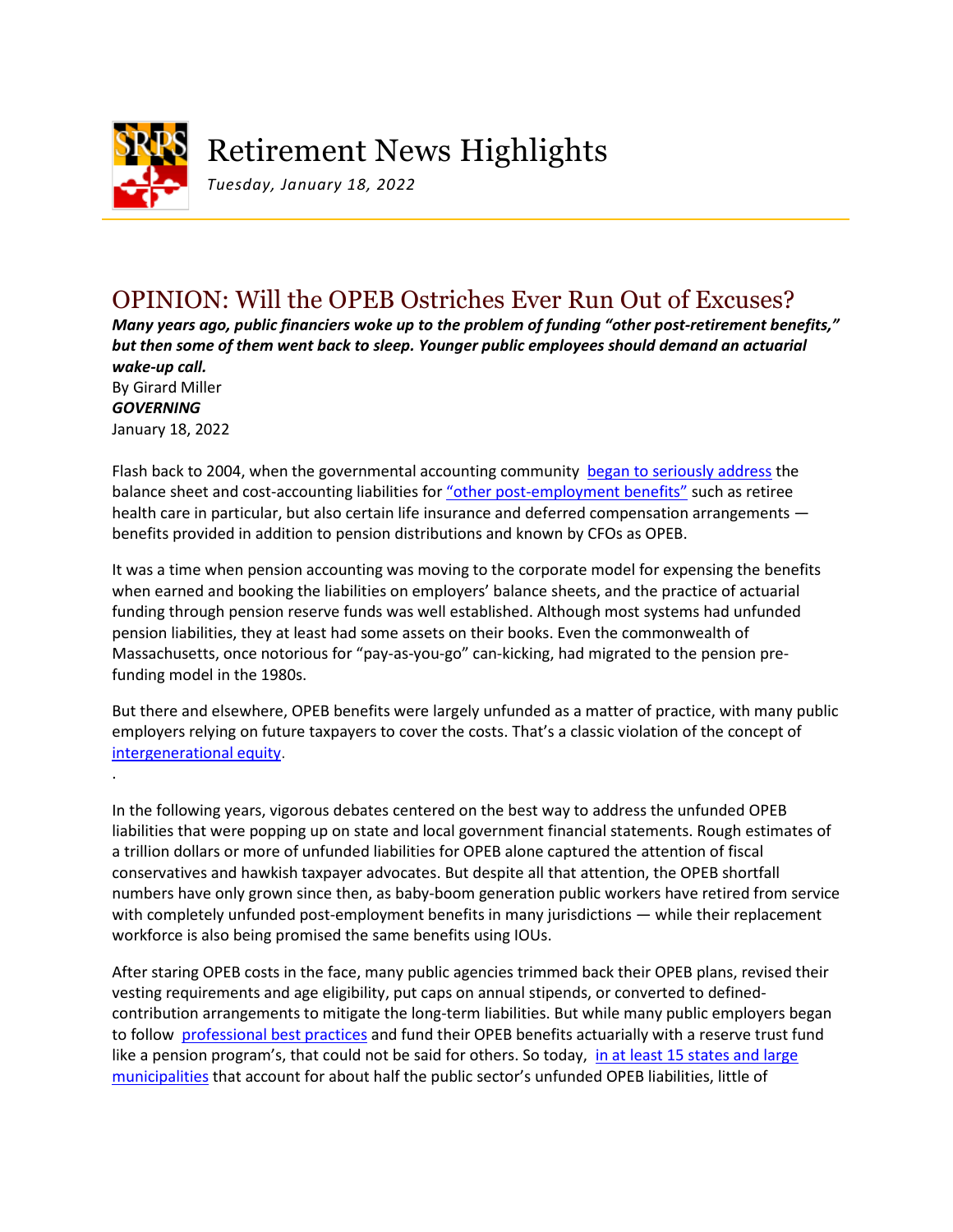consequence has been done to address massive accumulated obligations. As things now stand, grade schoolers and newborn babies will have to pick up the tab when today's workers retire.

What happened? How and why did public officials in those jurisdictions put their heads in the sand, as OPEB ostriches, while others took responsible actions to address an obvious fiscal problem?

## **Roots in the Great Recession**

As Tolstoy wrote, "every unhappy family is unhappy in its own way," so it's impossible to generalize too much. But there are common cousins in many of these jurisdictions. The first cousins are all "victims" of the financial crisis and Great Recession of 2007-2008, which threw public budgets into a tailspin nationwide.

With layoffs the feature of the day back then, even the most diligent public budget officers faced almost impossible headwinds trying to scrape up new dollars to fund an OPEB trust fund for the first time, so progress toward installing actuarial funding was frozen in time until 2010 in many jurisdictions. At best, some employers were able to use their financial crises as a predicate for trimming benefits and mitigating the cost side of the lopsided actuarial projections.

Coming out of the Great Recession, revenues returned but rehiring took priority, and by then the worsening actuarial ratios of the public pension funds took priority over OPEB. The common thinking was that pensions were a "hard liability" like municipal bonds, whereas OPEB was a "soft liability" and hence less urgent.

On top of that, several of the now-derelict states' constitutions protected the claims of public employees to pensions as a property right. With pension hawks circling overhead in state capitols, pension reform had become a political battleground and public-employee unions saw the protection of pension rights and benefit levels as their front line of defense. OPEB could wait, as the unions and their supporters sought to shore up the pension systems and preserve those payouts as best they could. Newspapers might occasionally print a story about OPEB deficits, but those reports were a sideshow to the pension reform battles. Municipal bankruptcy courts took a similar view, treating OPEB as an expendable promise when push came to shove; the [Stockton, Calif., ruling](https://dealbook.nytimes.com/2014/10/30/judge-approves-bankruptcy-exit-for-stockton-calif) was a case in point.

By 2012, the economy had recovered sufficiently to enable most public employers to provide modest wage increases and normalize their staffing and payrolls, but pension costs kept escalating each year as [the multiyear asset-smoothing process,](https://www.ccactuaries.org/docs/default-source/papers/cca-ppc_actuarial-funding-policies-and-practices-for-public-pension-plans.pdf?sfvrsn=6397cc76_6) aimed at reducing the impact of short-term market volatility, and tighter, more-realistic actuarial assumptions took hold and continued to push employer contribution rates higher and higher. The two charts below, from the National Association of State Retirement Administrators' [annual survey report,](https://www.nasra.org/publicfundsurvey) depict the truly dramatic increase in pension costs as an average percentage of payroll that most states and localities experienced in the past decade.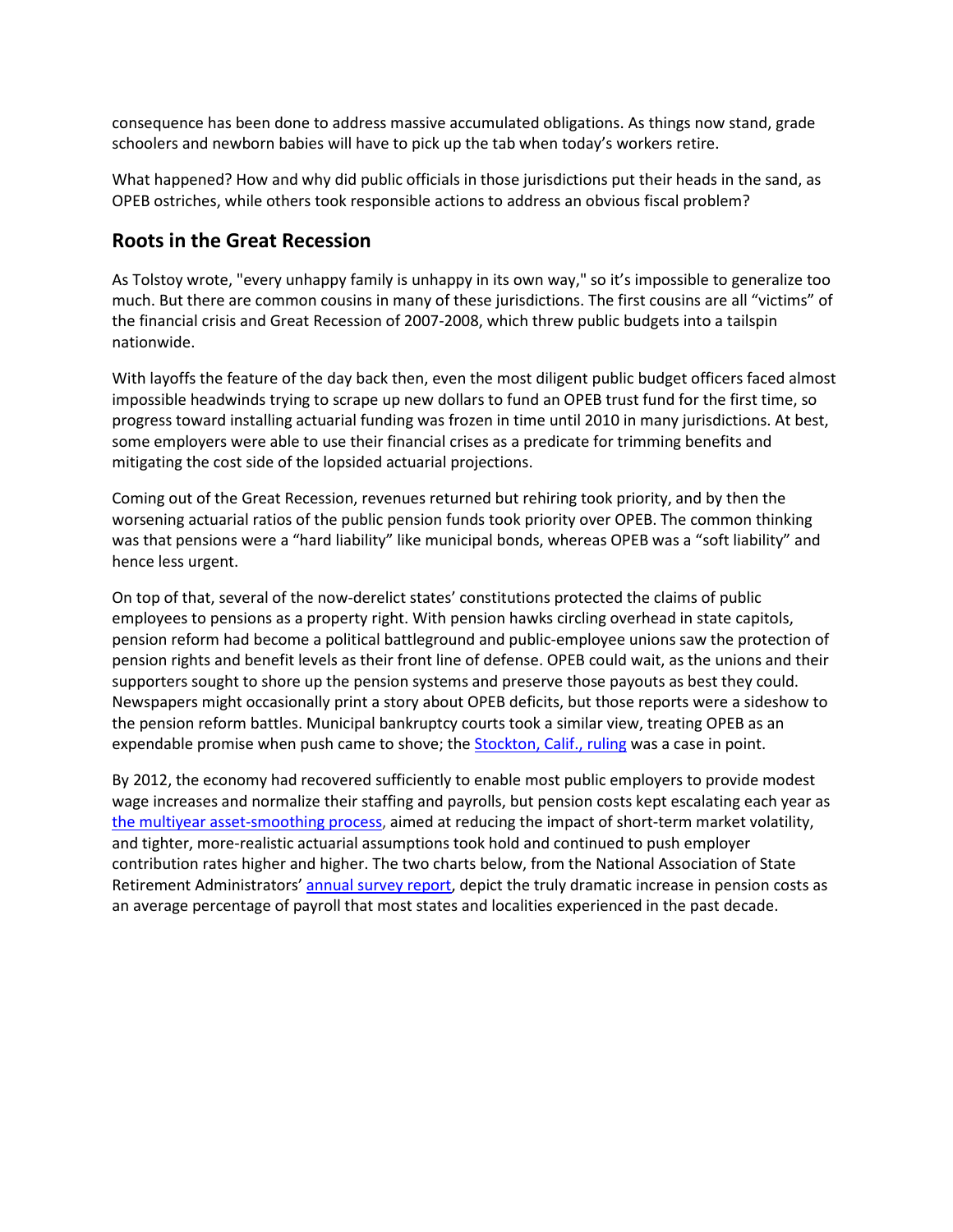

As one stalwart finance officer once told me, "Our pension funds basically sucked up all the new revenue we'd been hoping to set aside to properly fund OPEB." Those and other priorities for spending each incremental revenue dollar continued to crowd out the opportunity to institute consistent actuarial funding for OPEB benefits; the path of least resistance for policymakers who lack foresight and a sense of fiscal responsibility has been to keep kicking the can.

So it is that between 2015 and 2019, the state and local sector had clearly sorted itself into three classes of employers: (1) those who had trimmed or modified their OPEB commitments and liabilities to sustainable levels, (2) those who had begun actuarial funding of an OPEB trust fund, and (3) those doing nothing and leaving the problem to their successors and future taxpayers.

## **More Excuses for the Ostriches**

Then, in 2019, the national political spotlight shifted to the Democratic presidential primaries, providing a climate that supported the most guileful of the can-kickers by providing their next excuse to keep doing nothing about OPEB: "Medicare for All" became a rallying cry in blue states, and that campaign theme became the Next Great Excuse for doing nothing about public employees' retirement health-care funding.

After all, what would be the point of pre-funding retiree medical benefits locally if Uncle Sam was inevitably going to pick up the tab? Why not let federal taxpayers foot the bill? Never mind that the current Medicare trust funds will be [depleted by 2026](https://www.kff.org/medicare/issue-brief/faqs-on-medicare-financing-and-trust-fund-solvency/) under the current benefit formulas.

Then came the COVID-19 pandemic, the latest in this litany of ostrich excuses. Even though states and localities came through the fiscal gauntlet of the past two years in relatively good shape fiscally, the last thing on most politicians' and constituents' minds now is the funding of employees' retirement health care. It's about as low on the list of political candy and priorities as one can imagine. In addition, the 2021 American Rescue Plan, providing bipartisan federal fiscal aid to states and municipalities, explicitly prohibited use of those funds for public pensions. It's not entirely clear whether the statute barred funding of OPEB, but so far at least I've been unable to locate a single public employer who tried to wiggle around the pension-haters' congressional language to use that money to fund an OPEB